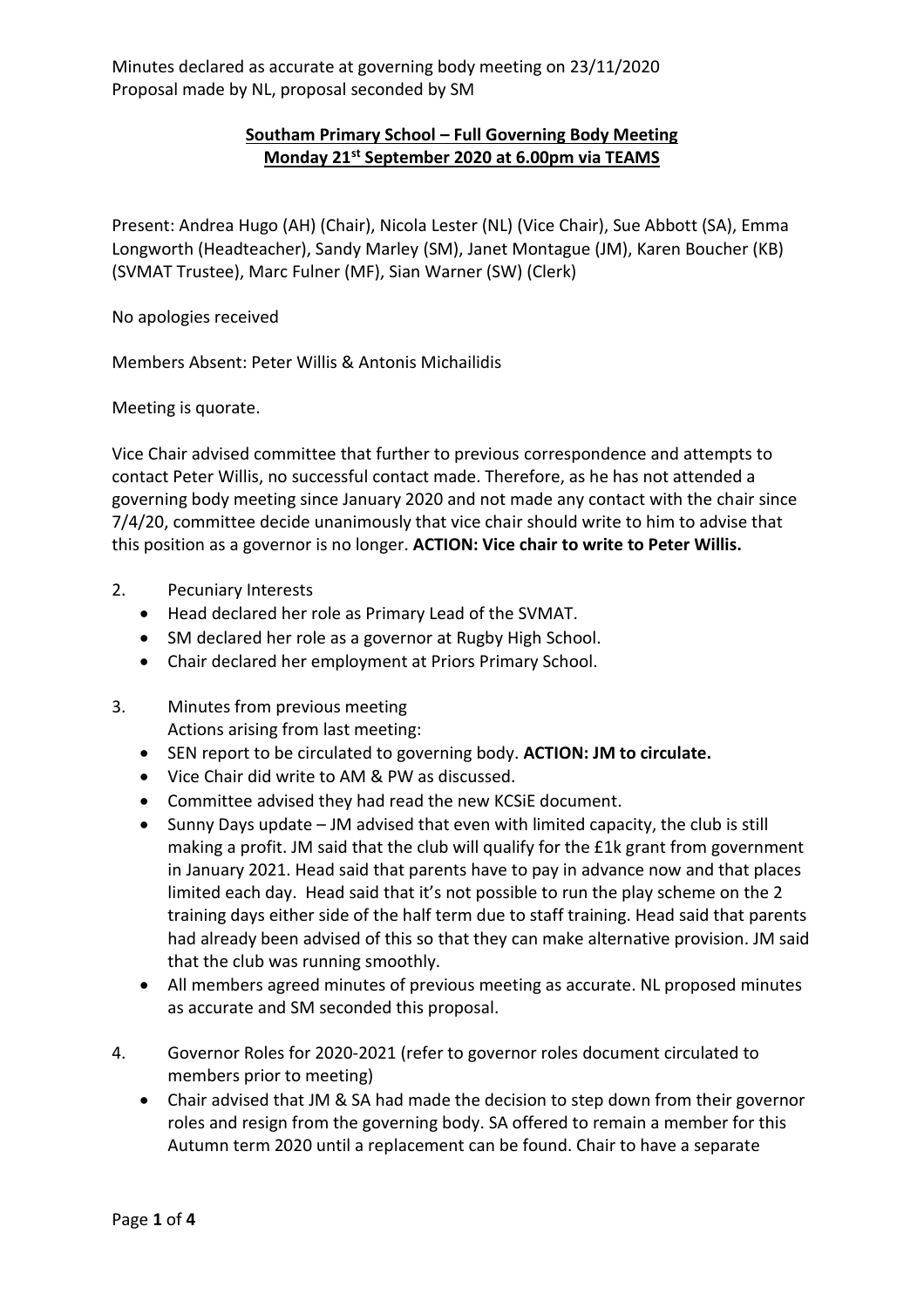> discussion with JM to agree her resignation date. **ACTION: Chair to update committee following discussion with JM.**

- Chair advised that as a result of the 2 pending resignations and the departure of Peter Willis, it would leave 5 governing body members plus head & clerk. Therefore, they would need to attempt to recruit more governors. Clerk advised that she would make contact with the town council clerk to discuss the possibility of recruiting community governors.
- Members discussed the value that a staff governor brings to the governing body, and it was agreed that a notice would be sent out after this October half term to ask staff members if they felt they would like to sit on the governing body. **ACTION: Head/Clerk to send notice to staff asking for volunteers after half term.**
- Chair said that she would write an advert that can be published via Inspiring Governance, and a suggestion to advertise on local Facebook pages. **ACTION: Chair to communicate.**
- Roles for 20-21
	- o Chair AH
	- o Vice Chair NL
	- o Safeguarding Governor SA (until a replacement found when she resigns)
	- o SEN MF
	- o Governor Training SW
	- $\circ$  Communication NL & AH
	- o Finance All governors
	- $O$  H & S MF
	- o Head Teacher Performance AH & Ranjit Samra
	- o Pay AH, MF & SM
	- o Pupil Premium SM
	- o Maths NL
	- o English NL
	- o EYFS AH
	- o Curriculum NL
- 5. Child Protection & Safeguarding Update (refer to information emailed to governors Head prior to meeting)
	- Head advised that all staff members had read the new KCSiE guidance.
	- *Chair asked how the children had coped coming back to school this term*. Head said that reactions had been mixed and was inevitable as some children had not been in school for so long. Head said that some children are finding the school day tiring, purely down to the fact that they had not been used to being in school every day. Head said that some children were receiving extra support as a result, and that she was using the catch-up funding from the government to fund the employment of 2 new TA roles, and also has increased the hours of 2 existing TA contracts for this academic year.
	- HeadTeacher Report (circulated prior to meeting by Head)
	- *Governor asked if remote learning this term might be different.* Head said that if its required, the hope is that this time it's only for a short period of time, ie: 2 weeks.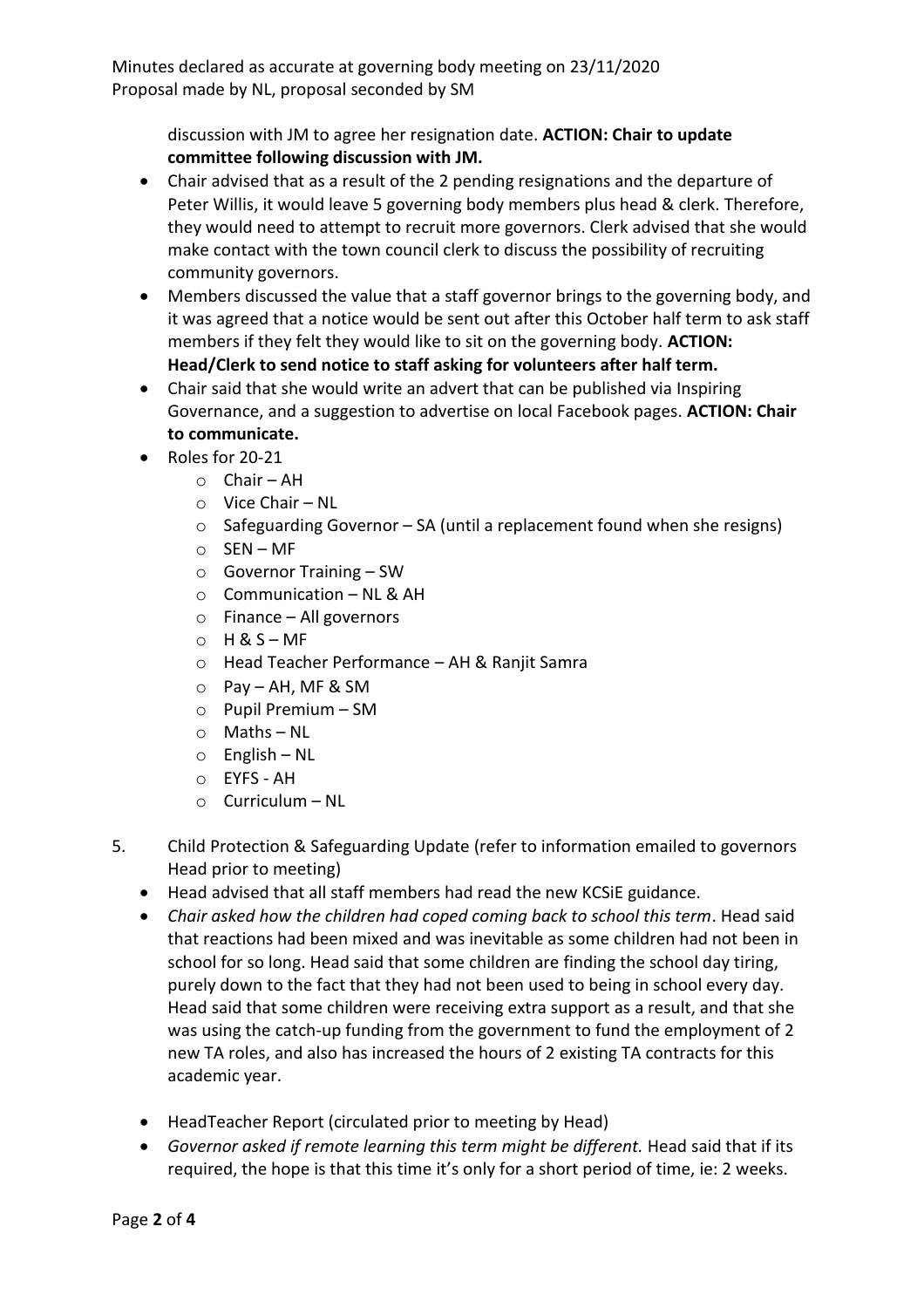Head said that work had been posted onto school website for each year group, so that if children are having to self-isolate etc, they can access work. Head said that if in the event that a teacher has to self-isolate, they would be expected to still continue delivering lessons remotely, which would be sustainable for a 2-week period.

- *Governor asked if events have changed how the school now measures progress.* Head said that whilst to date they have not been able to carry out all the usual key progress stats, in school assessments will be carried out during autumn 2 she was waiting for an update, due in October with regards to SATs & their content next year. Head said that moderation will continue.
- *Governor asked whether there had been an increase in the number of safeguarding issues due to current situation.* Head said that there had been, and the situation had proved difficult of a number of families.
- *Governor asked how staff welfare was.* Head said that staff were all coping well and working hard to 'get going again' in spite of the current circumstances. Head said that with each new week, things are becoming more settled.
- *Governor asked if the staggered drop off and pick up times were working well.* Head said that they were, and in fact made the start of the day a lot calmer.
- *Governor asked how the reception children were settling in, especially with not having year 6 buddies this year.* Head said that their start times had been staggered for the first week, and were only in until after lunch for the first 2 weeks, starting full time on Monday 28<sup>th</sup>.
- *Governor said that the summer reading challenge had been a positive activity for the children over the summer.*
- *Governor asked whether the pre-school had completely moved out of main school building now*. Head said that they had and are now occupying the new building from the beginning of Autumn term.
- Head advised the governors that she had sent off for & received a batch of 10 home test covid-19 kits for staff should they be required if they can't get a test themselves, or for pupils only in extreme circumstances. The reason for this is that if a staff member requires testing it could be done relatively quicky to avoid too much disruption.
- *Governor asked of the head would like link governor meetings to resume*. Head said that she would after October half term.
- *Governor asked if head wanted any governors present at upcoming open evening on the 22/10*. Head said that it would be good of maybe just 1 or 2 could attend and be present.
- 6. Terms of Reference
	- Chair advised that these have not changed and that she would circulate again for all members to agree. **ACTION: Chair to circulate ToR**
- 8. Governing Body Review of Effectiveness
	- Item deferred to next meeting